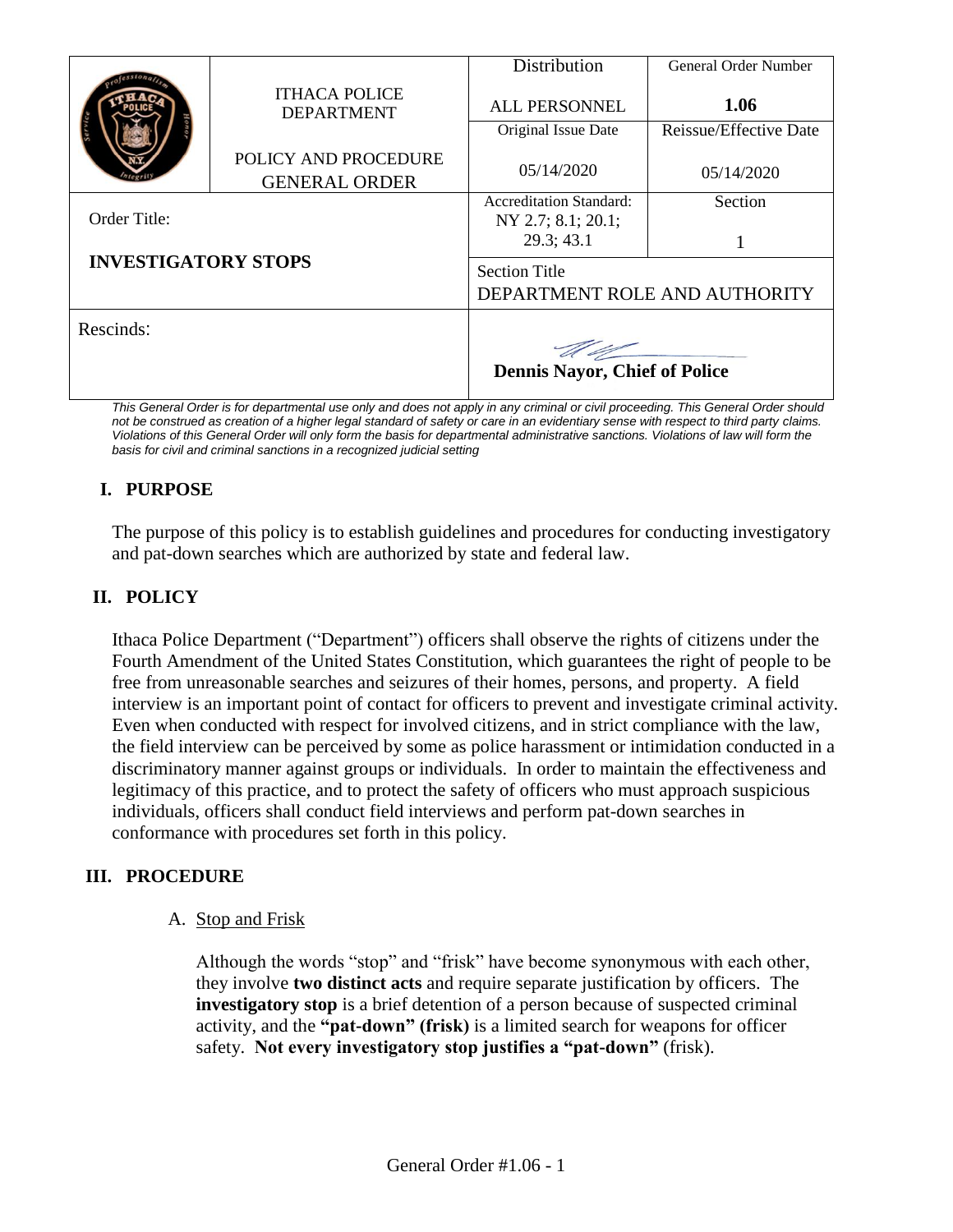### B. Investigatory Stop

- 1. Any officer may stop an individual for the purpose of conducting an investigatory stop only where reasonable suspicion is present. Reasonable suspicion must be more than a hunch or feeling, but need not meet the test for probable cause sufficient to make an arrest.
- 2. In justifying the stop, the officer must be able to point to specific facts that, **when taken together with the totality of the facts and circumstances**, reasonably warrants the stop. Such facts include, but are not limited to, the following:
	- a. The appearance or demeanor of a suspect suggests that he or she is part of a criminal enterprise or is engaged in a criminal act.
	- b. The actions of the suspect suggest that he or she is engaged in criminal activity.
	- c. The hour of day or night is inappropriate for the suspect's presence in the area.
	- d. The suspect's presence in a neighborhood or location is inappropriate.
	- e. The suspect is carrying a suspicious object.
	- f. The suspect's clothing bulges in a manner that suggests he or she is carrying a weapon.
	- g. The suspect is located in proximate time and place of an alleged crime.
	- h. The officer has knowledge of the suspect's prior criminal record or involvement in criminal activity.
	- i. The individual flees at the sight of a police officer.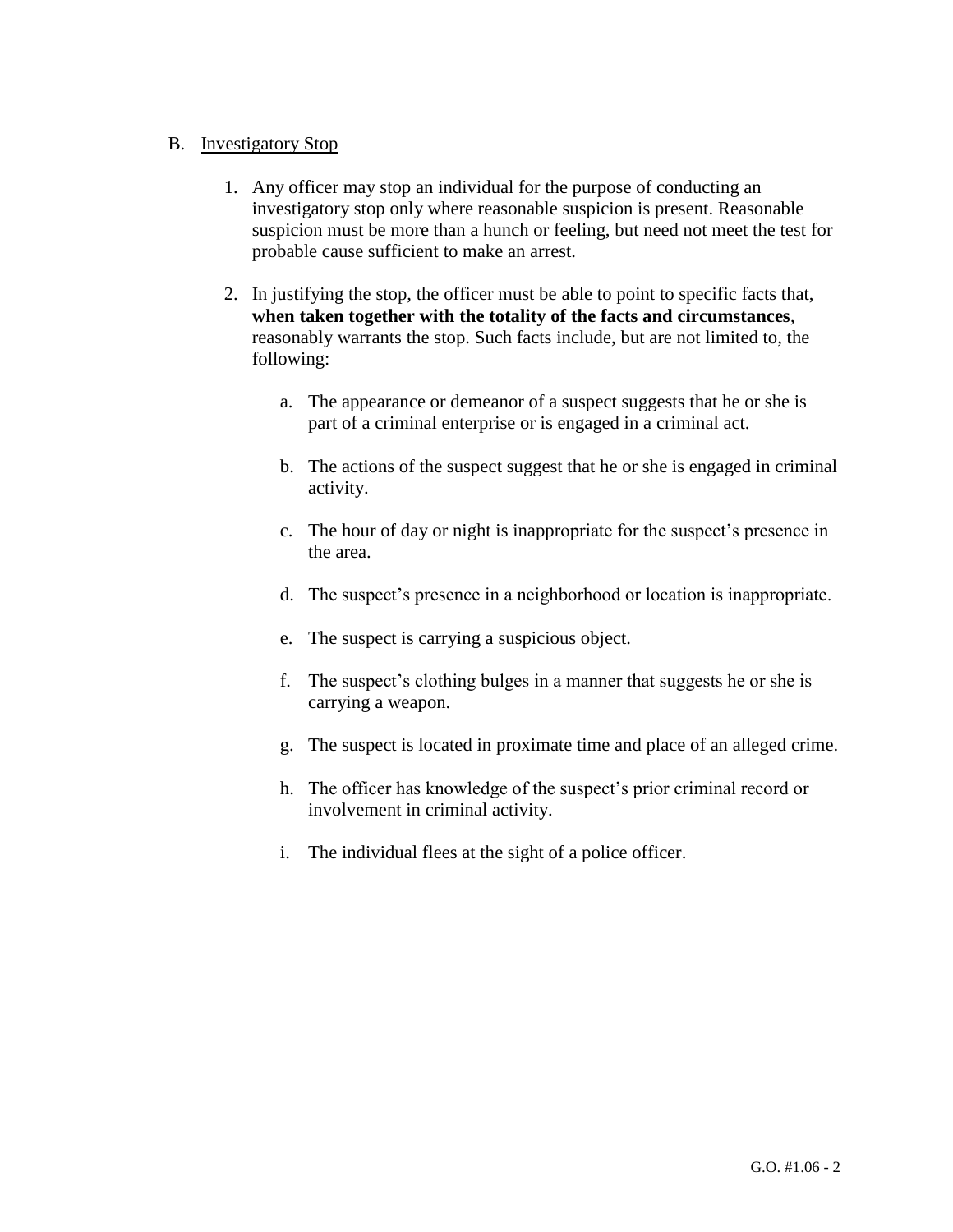#### C. Procedures for Initiating an Investigatory Stop

- 1. Based on observance of suspicious circumstances, or upon information from an investigation, an officer may initiate the stop of a suspect if he has reasonable suspicion to do so. Officers shall, if feasible and if it does not pose a danger to the officer or others, adhere to the following:
	- a. When approaching the suspect, the officer shall clearly identify him/herself as a law enforcement officer, if not in uniform, by announcing his/her identity and displaying departmental identification.
	- b. Officers shall be courteous at all times during the contact but maintain caution and vigilance for furtive movements to retrieve weapons, conceal or discard contraband, or other suspicious actions.
	- c. Before approaching more than one suspect, individual officers should determine whether the circumstances warrant a request for backup assistance and whether the contact can and should be delayed until such assistance arrives.
	- d. Officers shall confine their questions to those concerning the suspect's identity, place of residence, and other inquiries necessary to resolve the officer's suspicions. However, in no instance shall an officer detain a suspect longer than is reasonably necessary to make these limited inquiries and resolve suspicions.
	- e. Officers are not required to give suspects *Miranda* warnings in order to conduct field interviews unless the person is in custody and about to be interrogated.
	- f. Suspects are not required, nor can they be compelled, to answer any questions posed during field interviews. Failure to respond to an officer's inquiries is not, in and of itself, sufficient grounds to make an arrest, although it may provide sufficient justification for additional observation and investigation.

#### D. Justification for Conducting a "Pat-Down" Search (Frisk)

- 1. A frisk is authorized only when the officer has reasonable suspicion to fear for his or her safety, and the scope of the frisk is narrowly tailored to those specific reasons.
- 2. Clearly, not every investigatory stop poses sufficient justification for conducting a "pat-down" search. An officer must have reasonable suspicion indicating that the person may be armed and presently dangerous (e.g., the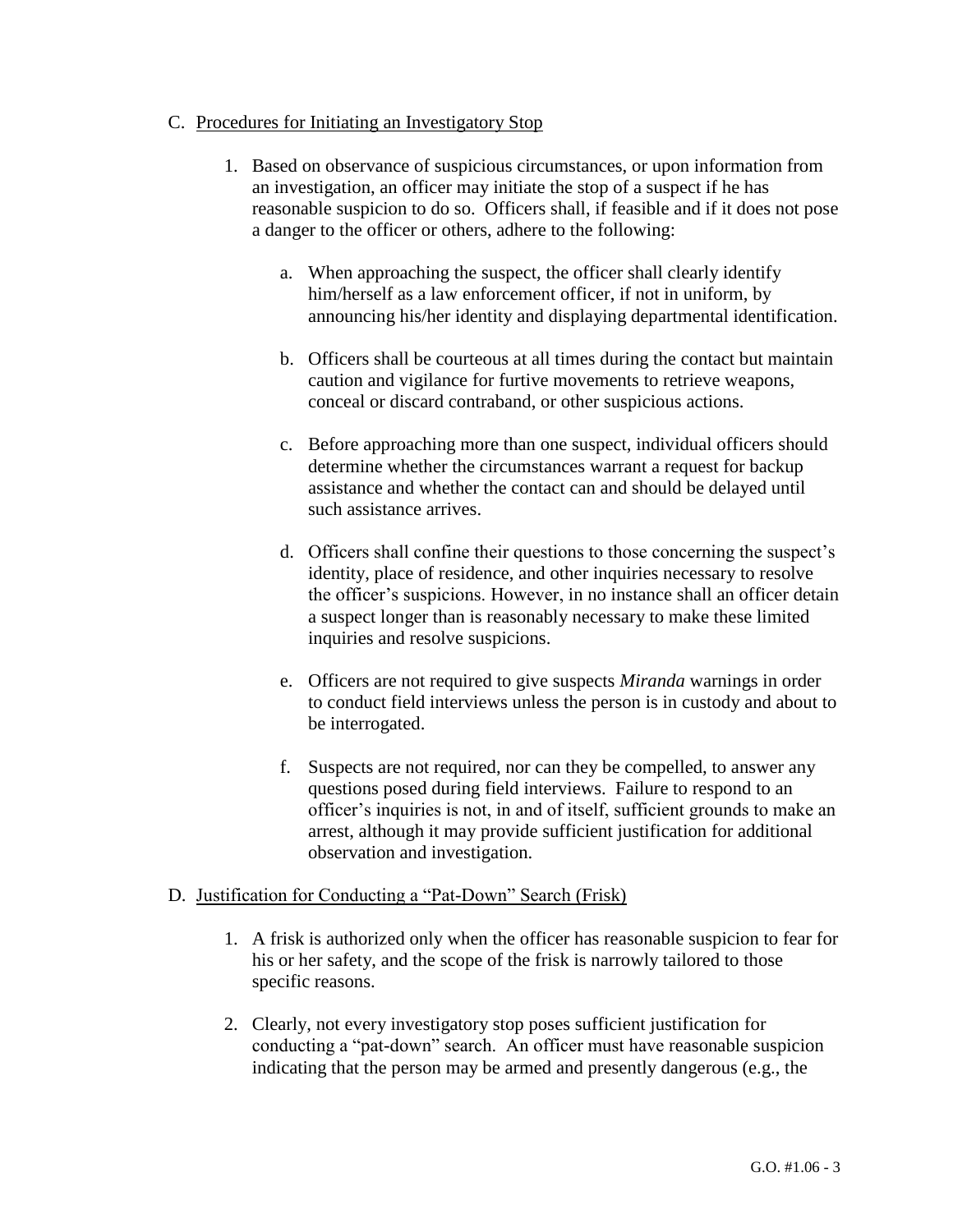type of crime suspected, prior knowledge of the suspect's propensity for violence, any indication that the suspect is armed, etc.).

- 3. If, during the course of a "pat-down" for weapons, an officer detects an object that he or she reasonably believes is contraband, the officer may seize it under the "plain feel" doctrine. Under the "plain feel" doctrine, it must be immediately apparent to the officer that the object is contraband. Officers should be aware that the "plain feel" doctrine applies only if the officer has the right to conduct the "pat-down" in the first place (just as the "plain view" doctrine applies only where the police have the right to be in the position from which they got the view). In addition, the officer may not conduct the "patdown" in a manner that exceeds what is necessary to determine whether the person has a weapon.
- 4. During a traffic stop, officers shall take reasonable steps to protect themselves. Officers may direct the occupants to step out of the vehicle. If the officer has a reasonable suspicion that the person is armed and dangerous, the officer may conduct a "pat-down" search. It is of critical importance that officers be able to state specifically what it was about the situation that made them suspicious. It is not enough to say; "I was suspicious." Officers shall include all details in their Case Incident Report, when they are necessary, as to those circumstances that attracted their attention to the suspect, or the suspect's vehicle and made them suspicious.

#### E. Procedures for Performing a "Pat-Down" Search

- 1. When reasonable suspicion justifies a "pat-down" search, the search should be performed with due caution, restraint, and sensitivity. These searches may only be performed to protect the safety of officers and others. If reasonable suspicion exists to perform a "pat-down" search, it shall be conducted as follows:
	- a. Whenever possible, "pat-down" searches should be conducted by at least two officers, one who performs the search while the other provides protective cover.
	- b. Because "pat-down" searches are cursory in nature, they shall be conducted pursuant to current training. Should an officer visually observe a weapon, however, a more secure search position may be used, such as the prone position.
	- c. In a "pat-down" search, officers are permitted only to feel the outer clothing of the suspect. Officers may not place their hands in pockets unless they feel an object that could reasonably be a weapon, such as a firearm, knife, club, or other item.